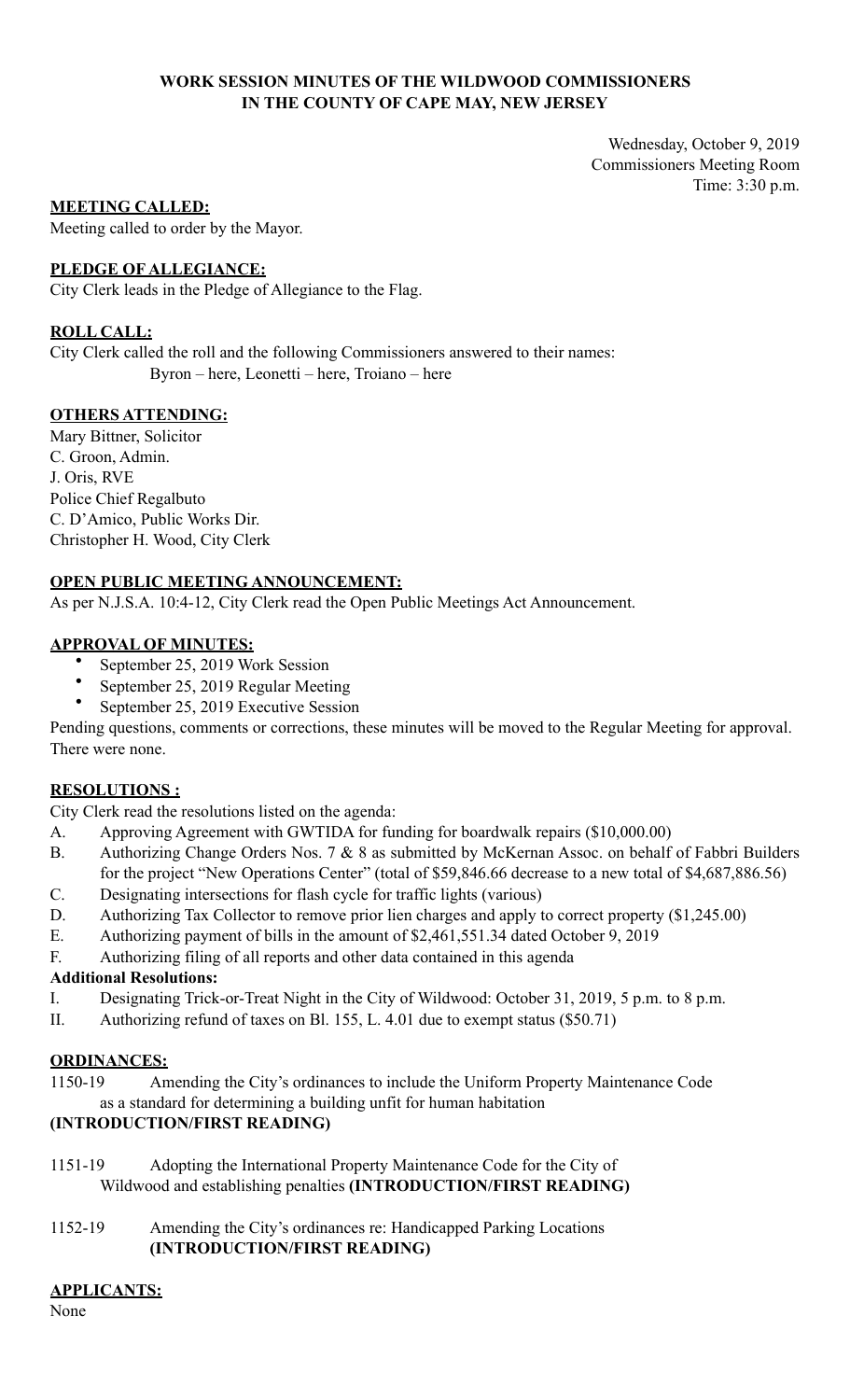## **NEW BUSINESS:**

None

# **REPORTS:**

- Engineer's Report On file in the Engineer's Office.<br>• The Mayor noted there are three companies currently.
- The Mayor noted there are three companies currently working with the City on electric price aggregation.

# **EXECUTIVE SESSION:**

None

**ADJOURNED:** There being no further business to be discussed, this Work Session was adjourned at 3:41 p.m. Remarks as typed highlighted not verbatim as to subject matter. MOTION: Leonetti SECONDED: Byron

ROLL CALL: Byron – Yes, Leonetti – Yes, Troiano – Yes

PETER BYRON, COMMISSIONER

 $\mathcal{L}_\mathcal{L} = \mathcal{L}_\mathcal{L} = \mathcal{L}_\mathcal{L} = \mathcal{L}_\mathcal{L} = \mathcal{L}_\mathcal{L} = \mathcal{L}_\mathcal{L} = \mathcal{L}_\mathcal{L} = \mathcal{L}_\mathcal{L} = \mathcal{L}_\mathcal{L} = \mathcal{L}_\mathcal{L} = \mathcal{L}_\mathcal{L} = \mathcal{L}_\mathcal{L} = \mathcal{L}_\mathcal{L} = \mathcal{L}_\mathcal{L} = \mathcal{L}_\mathcal{L} = \mathcal{L}_\mathcal{L} = \mathcal{L}_\mathcal{L}$ 

 $\mathcal{L}_\mathcal{L} = \mathcal{L}_\mathcal{L} = \mathcal{L}_\mathcal{L} = \mathcal{L}_\mathcal{L} = \mathcal{L}_\mathcal{L} = \mathcal{L}_\mathcal{L} = \mathcal{L}_\mathcal{L} = \mathcal{L}_\mathcal{L} = \mathcal{L}_\mathcal{L} = \mathcal{L}_\mathcal{L} = \mathcal{L}_\mathcal{L} = \mathcal{L}_\mathcal{L} = \mathcal{L}_\mathcal{L} = \mathcal{L}_\mathcal{L} = \mathcal{L}_\mathcal{L} = \mathcal{L}_\mathcal{L} = \mathcal{L}_\mathcal{L}$ 

 $\mathcal{L}_\mathcal{L} = \mathcal{L}_\mathcal{L} = \mathcal{L}_\mathcal{L} = \mathcal{L}_\mathcal{L} = \mathcal{L}_\mathcal{L} = \mathcal{L}_\mathcal{L} = \mathcal{L}_\mathcal{L} = \mathcal{L}_\mathcal{L} = \mathcal{L}_\mathcal{L} = \mathcal{L}_\mathcal{L} = \mathcal{L}_\mathcal{L} = \mathcal{L}_\mathcal{L} = \mathcal{L}_\mathcal{L} = \mathcal{L}_\mathcal{L} = \mathcal{L}_\mathcal{L} = \mathcal{L}_\mathcal{L} = \mathcal{L}_\mathcal{L}$ 

# ANTHONY LEONETTI, COMMISSIONER

# ERNEST TROIANO, JR., MAYOR

ATTEST:\_\_\_\_\_\_\_\_\_\_\_\_\_\_\_\_\_\_\_\_\_\_\_\_\_\_\_\_\_\_\_\_\_\_

# CHRISTOPHER H. WOOD, CITY CLERK

 DATE MINUTES APPROVED: October 23, 2019 CHRISTOPHER H. WOOD, CITY CLERK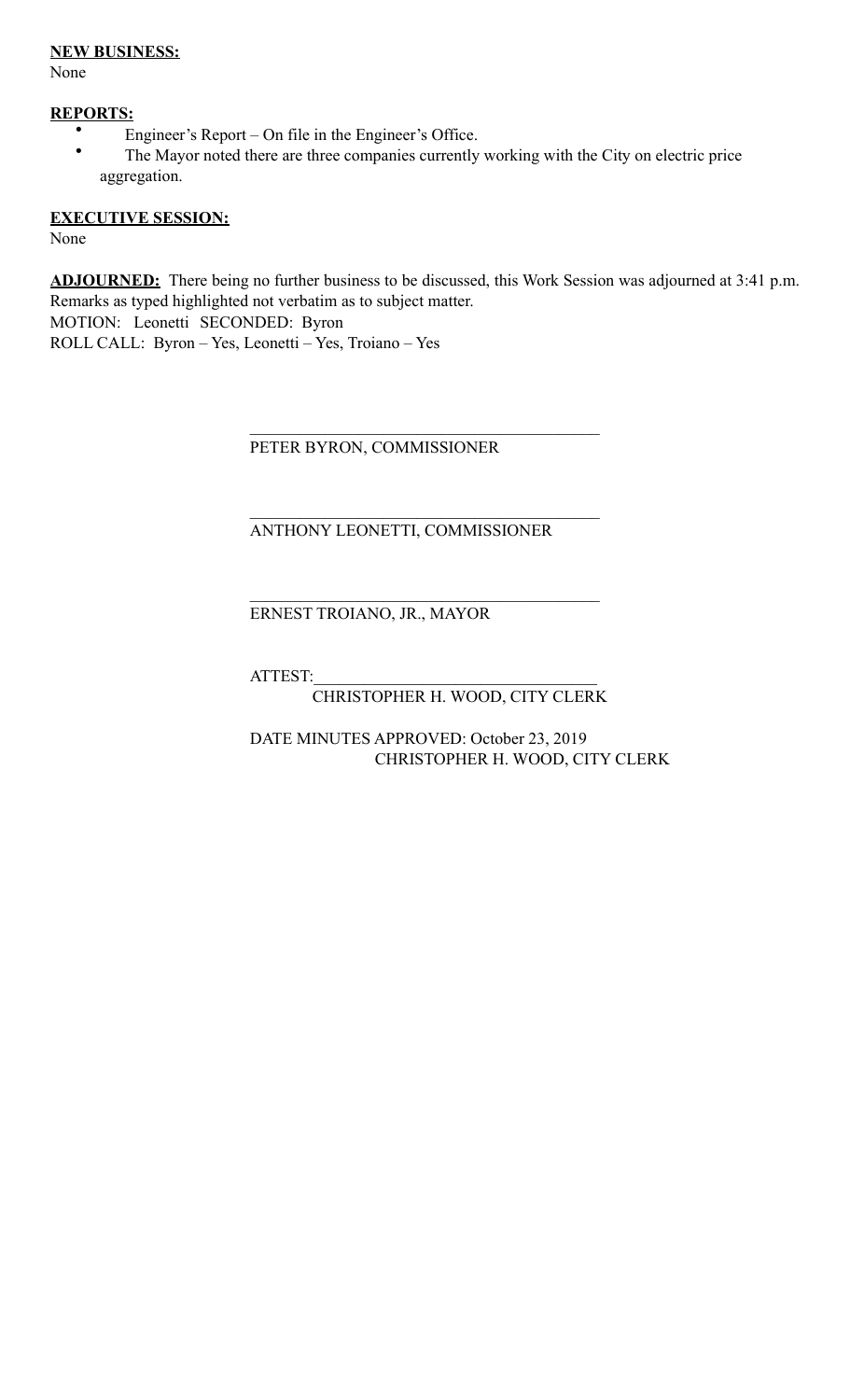## **REGULAR COMMISSION MINUTES OF THE WILDWOOD COMMISSIONERS IN THE COUNTY OF CAPE MAY, NEW JERSEY**

Wednesday, October 9, 2019 Commissioner's Meeting Room Time: 3:42 p.m.

#### **MEETING CALLED**

Meeting called to order by the Mayor.

#### **PLEDGE OF ALLEGIANCE**

City Clerk leads in the Pledge of Allegiance to the Flag.

#### **ROLL CALL**

City Clerk called the roll and the following Commissioners answered to their names: Byron – here, Leonetti – here, Troiano - here

## **OTHERS ATTENDING**

Mary Bittner, Solicitor C. Groon, Admin. J. Oris, RVE Police Chief Regalbuto C. D'Amico, Public Works Dir. Christopher H. Wood, City Clerk

#### **OPEN PUBLIC MEETING ANNOUNCEMENT**

As per N.J.S.A. 10:4-12, City Clerk read the Open Public Meetings Act Announcement.

## **EARLY PUBLIC COMMENT:**

• None

# **APPROVAL OF MINUTES:**

- September 25, 2019 Work Session
- September 25, 2019 Regular Meeting
- September 25, 2019 Executive Session

MOTION: Byron SECOND: Leonetti ROLL CALL: Byron – Yes, Leonetti – Yes, Troiano – Yes

**RESOLUTIONS**: City Clerk read the resolutions listed on the agenda.

325-10-19 Approving Agreement with GWTIDA for funding for boardwalk repairs (\$10,000.00)

326-10-19 Authorizing Change Orders Nos. 7 & 8 as submitted by McKernan Assoc. on behalf of Fabbri Builders for the project "New Operations Center" (\$59,846.66 decrease to a new total of

\$4,687,886.56)

327-10-19 Designating intersections for flash cycle for traffic lights (various)

- 328-10-19 Authorizing Tax Collector to remove prior lien charges and apply to correct property (\$1,245.00)
- 329-10-19 Authorizing payment of bills in the amount of \$2,461,551.34 dated October 9, 2019
- 330-10-19 Authorizing filing of all reports and other data contained in this agenda
- 331-10-19 Designating Trick-or-Treat night in the City of Wildwood: October 31, 2019, 5 p.m. to 8 p.m.
- 332-10-19 Authorizing refund of taxes on Bl. 155, L. 4.01 due to exempt status (\$50.71)

MOTION: Leoneti SECOND: Byron ROLL CALL: Byron – Yes, Leonetti –Yes, Troiano – Yes

# ORDINANCES:

1150-19 Amending the City's ordinances to include the Uniform Property Maintenance Code as a standard for determining a building unfit for human habitation

# **(INTRODUCTION/FIRST READING)**

MOTION TO INTRODUCE: Troiano SECOND: Byron ROLL CALL: Byron – Yes, Leonetti –Yes, Troiano – Yes The Mayor announced that Ordinance 1150-19 has passed First Reading.